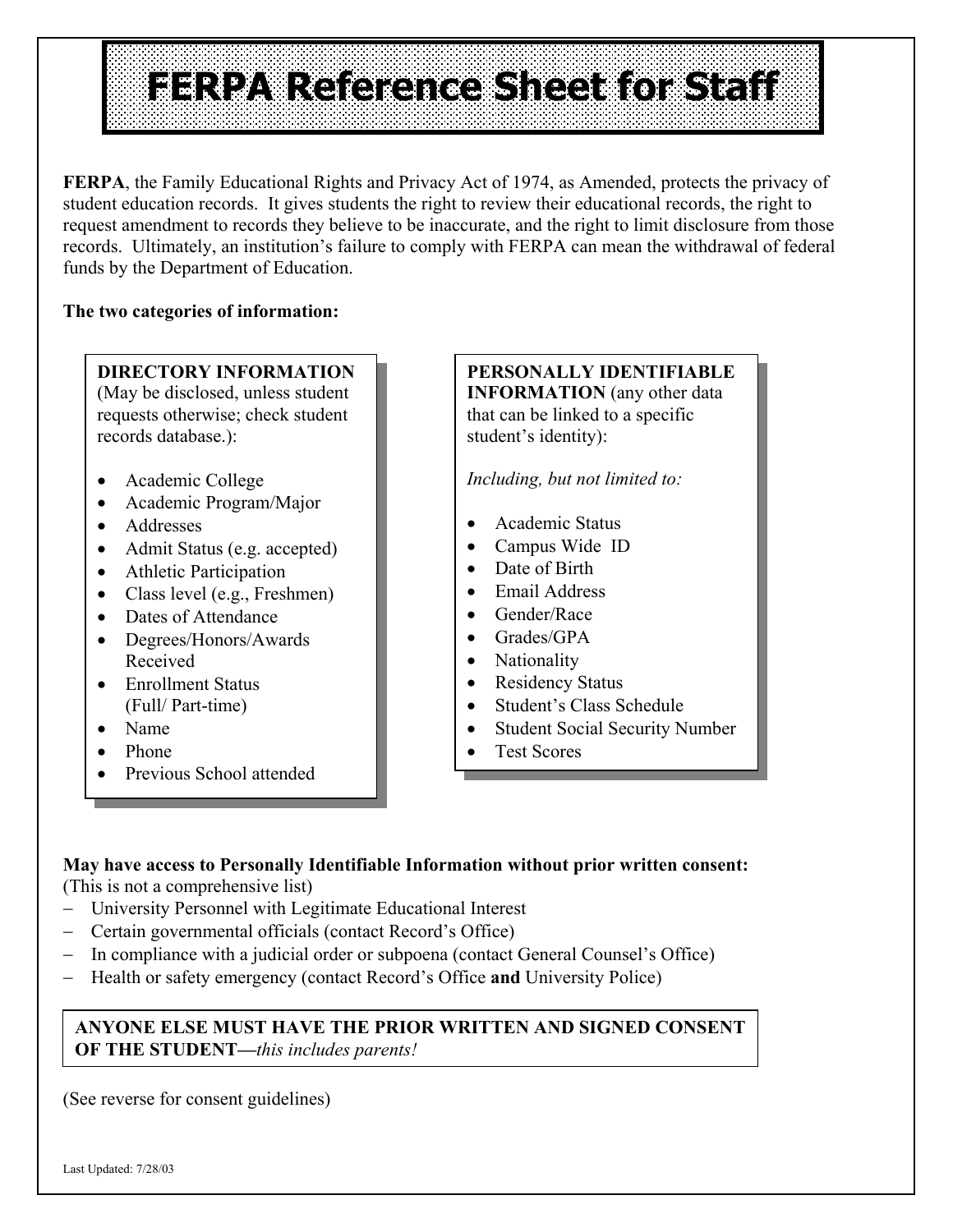

You must maintain a record of all requests for access to Personally Identifiable Information, whether those requests are honored or not.

#### **RECORDS ACCESS BY UNIVERSITY PERSONNEL:**

University support staff members may have access to a student's educational records if they have a Legitimate Educational Interest. This means they need the information to fulfill a specific professional duty.

The following is a list of information items that are **NOT** considered educational records and therefore are not subject to students' requests for review:

- Law-enforcement records
- Records maintained exclusively for individuals in their capacity as employees; *HOWEVER*, records of those who are employed as a result of their status as students (work-study, student workers, etc.) **ARE** educational records
- Medical treatment records
- Alumni records
- Sole-source/Sole-possession documents

Sole-source/possession documents are notes (memory joggers—not grade or GPA related) created by you, meant for your eyes only. As long as no one else ever sees or knows about them, they remain private and are not subject to FERPA.

## **FOR MORE INFORMATION**

Craig Westman, Ph.D., Associate Dean of Enrollment Services

Phone: 231-591-2792 E-mail: westmanc@ferris.edu

#### **Records Office** (**CSS 201)**

A Unit of Enrollment Services

Division of Student Affairs